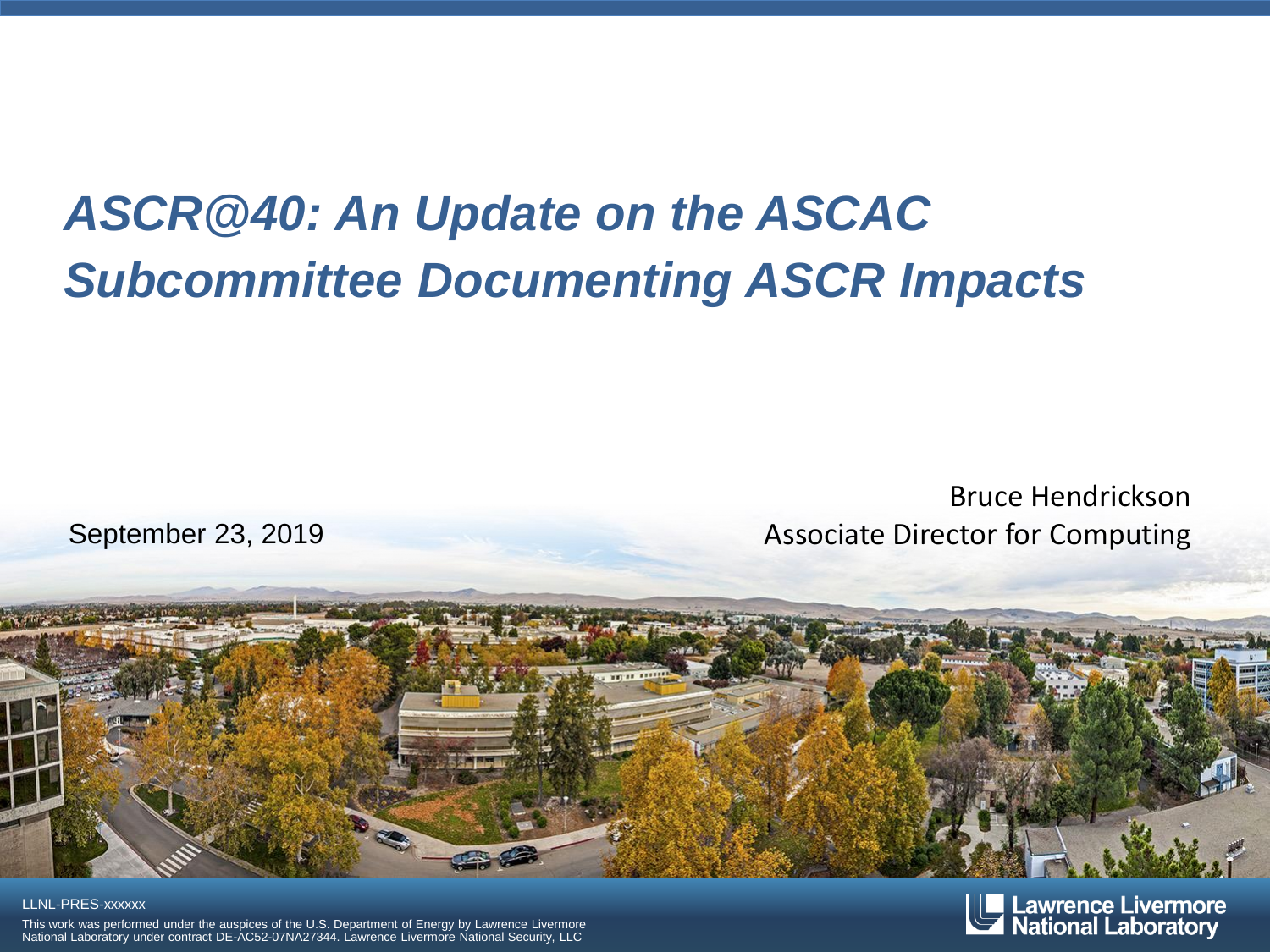# **Reminder of the charge**

- Steve Binkley charged the ASCAC with producing a report that assesses and documents the historical accomplishments of the Advanced Scientific Computing (ASCR) program and its predecessors over the past four decades.
	- Highlight outstanding examples of major scientific accomplishments that have shaped the fields of ASCR research
	- Identify the lessons learned from these examples to motivate ASCR investment strategies in the future
	- Illuminate the guiding strategies and approaches that will be key to ensuring future U.S. leadership in the full range of disciplines stewarded by ASCR
	- Inform the investment strategy of the Office of Science
- The report should provide technical details as needed for context but should be primarily concerned with the essence of each story as it relates to the larger progress of science
- In Spring of 2019, request expanded to encompass two documents, one more technical and one more broadly accessible

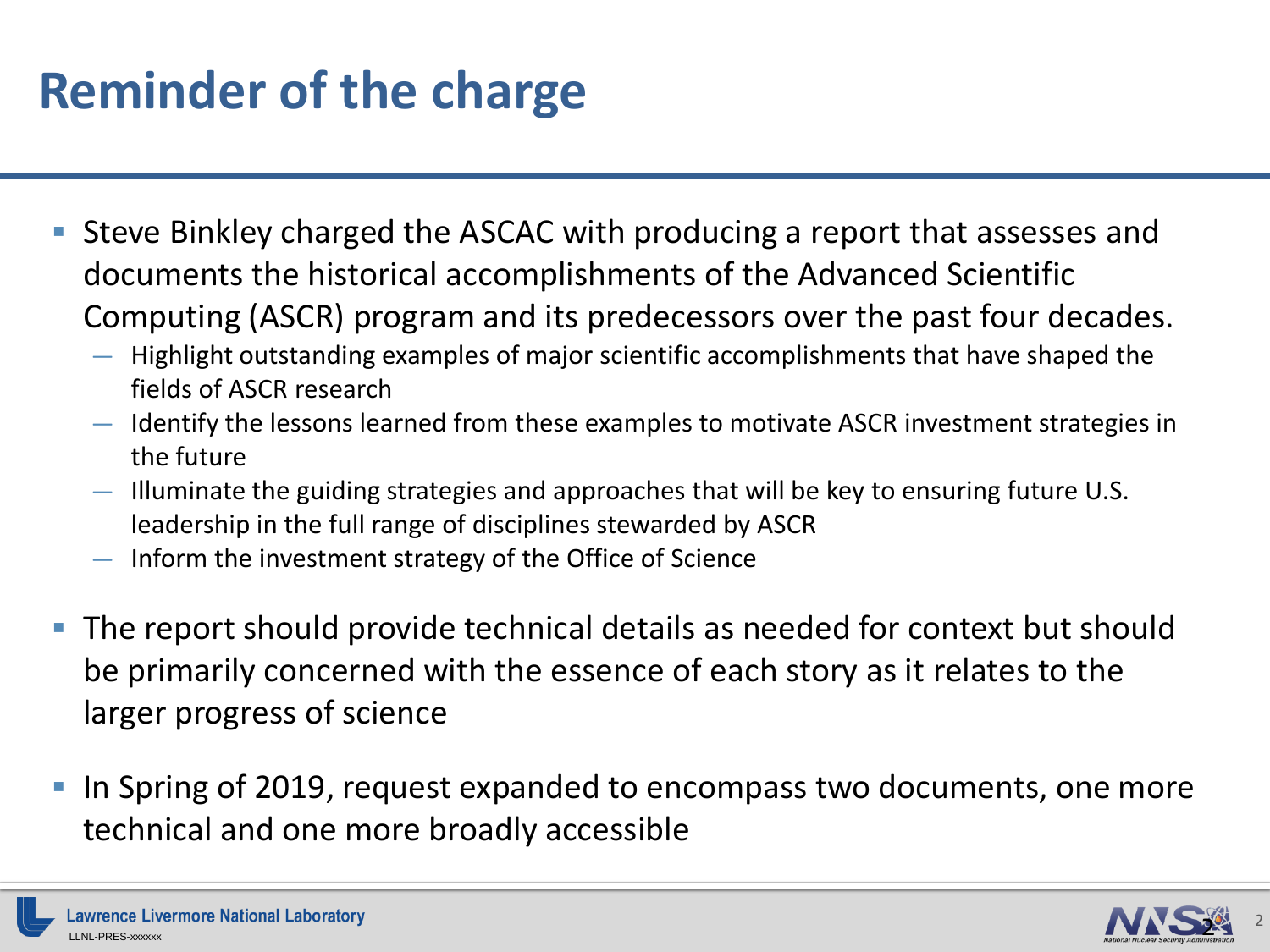#### **Status of these two documents**

- Detailed history document
	- All sections have (reasonably) mature drafts
	- Merged into unified document for feedback
	- We are addressing some gaps and inconsistencies
	- Interested in both high-level and low-level feedback from ASCAC and the community
		- What content have we missed?
		- Are the technical and historical details accurate?

- Accessible document
	- Most articles are mature
	- Particularly interested in feedback on critical themes we've overlooked
	- Beginning to work on design and layout

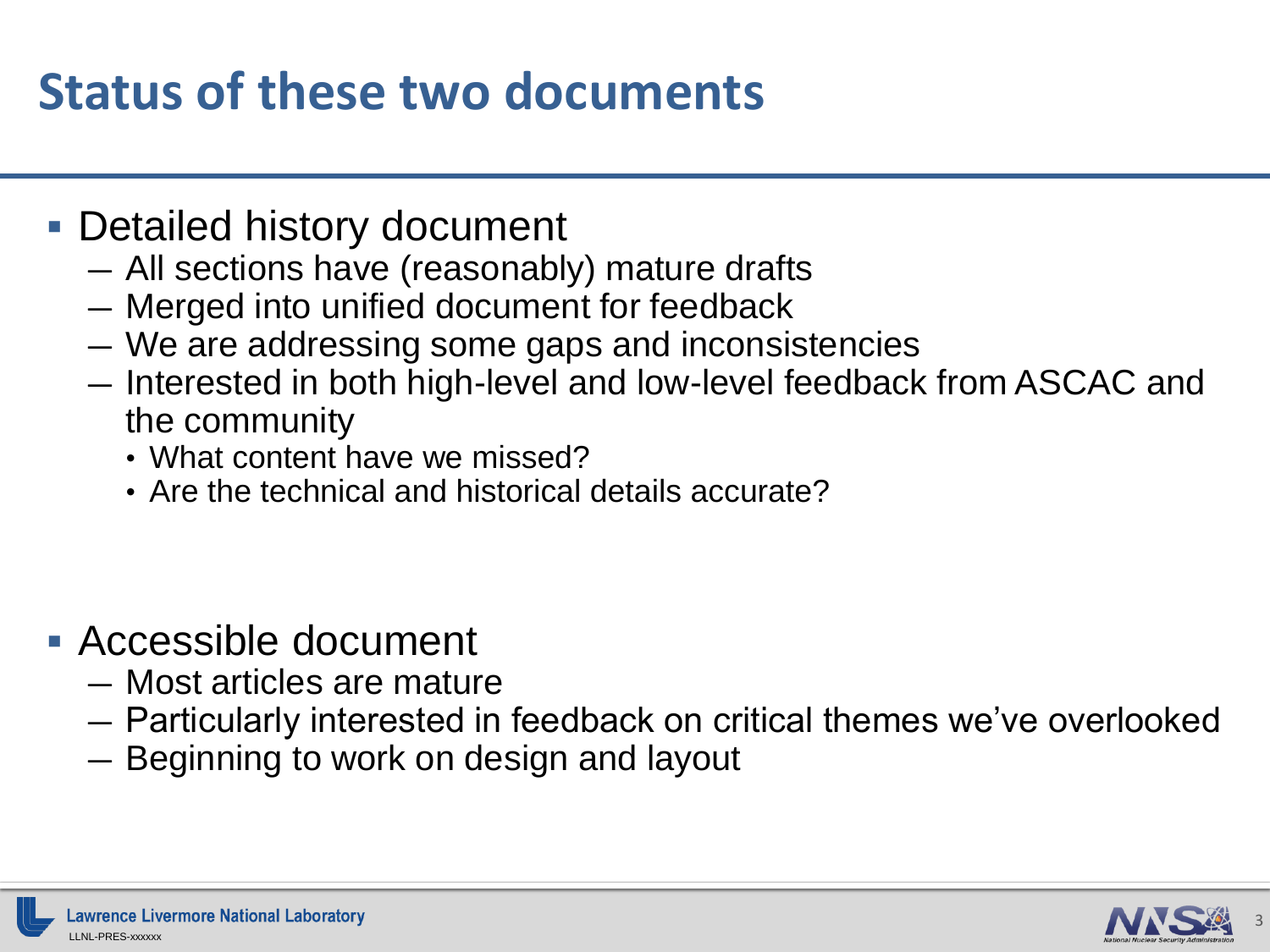#### **Subcommittee members**

- **Buddy Bland, ORNL**
- **Jon Bashor, LBL**
- **Jackie Chen, SNL**
- **Phil Colella, LBNL**
- **Tiffani Conner, ORAU**
- **Jack Dongarra, UT & ORNL**
- **Thom Dunning, PNNL**
- **Ioma Foster, UC & ANL**
- **Richard Gerber, LBL**
- Bruce Hendrickson, LLNL, Chair
- Wendy Huntoon, KINBER
- Bill Johnston, LBNL (ret.)
- **Paul Messina, ANL, Former Chair**
- Jim Pool, Caltech (ret.)
- **John Sarrao, LANL**
- **Jeff Vetter, ORNL**

#### Red = new since last ASCAC meting



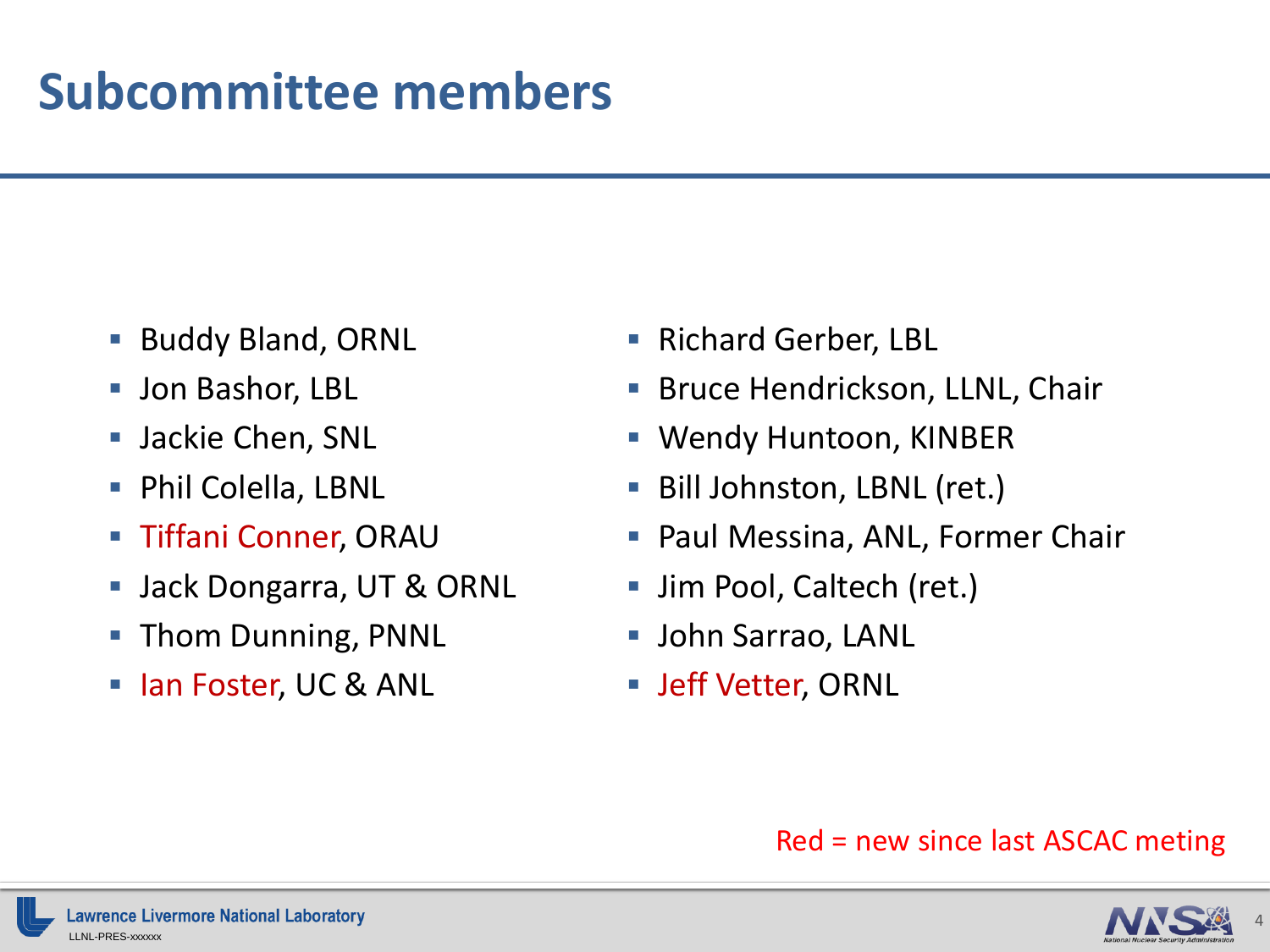# **Proposed history document outline from March**

Executive Summary (All)

- 1. Introduction (Hendrickson, Messina)
- 2. Criteria for selection of material to include (Hendrickson)
- 3. Accomplishments
	- i. Computational science (Chen, Dunning)
	- ii. Applied mathematics (Colella, Dongarra)
	- iii. Computer science (Reed, Johnston)
	- iv. Computer architecture (Messina)
	- v. Facilities (Bland, Gerber, ALCF representative)
- 4. Impact on industry (Bland, Messina)
- 5. Impact on workforce & education (Hendrickson, Messina)
- 6. Broader achievements and contributions (Sarrao, Dongarra)
	- i. High-impact workshops and reports sponsored by ASCR
- 7. Lessons learned from different modes of funding and recommendations for the future (Hendrickson)
- 8. Summary (All)
- 9. Appendices



**Combine**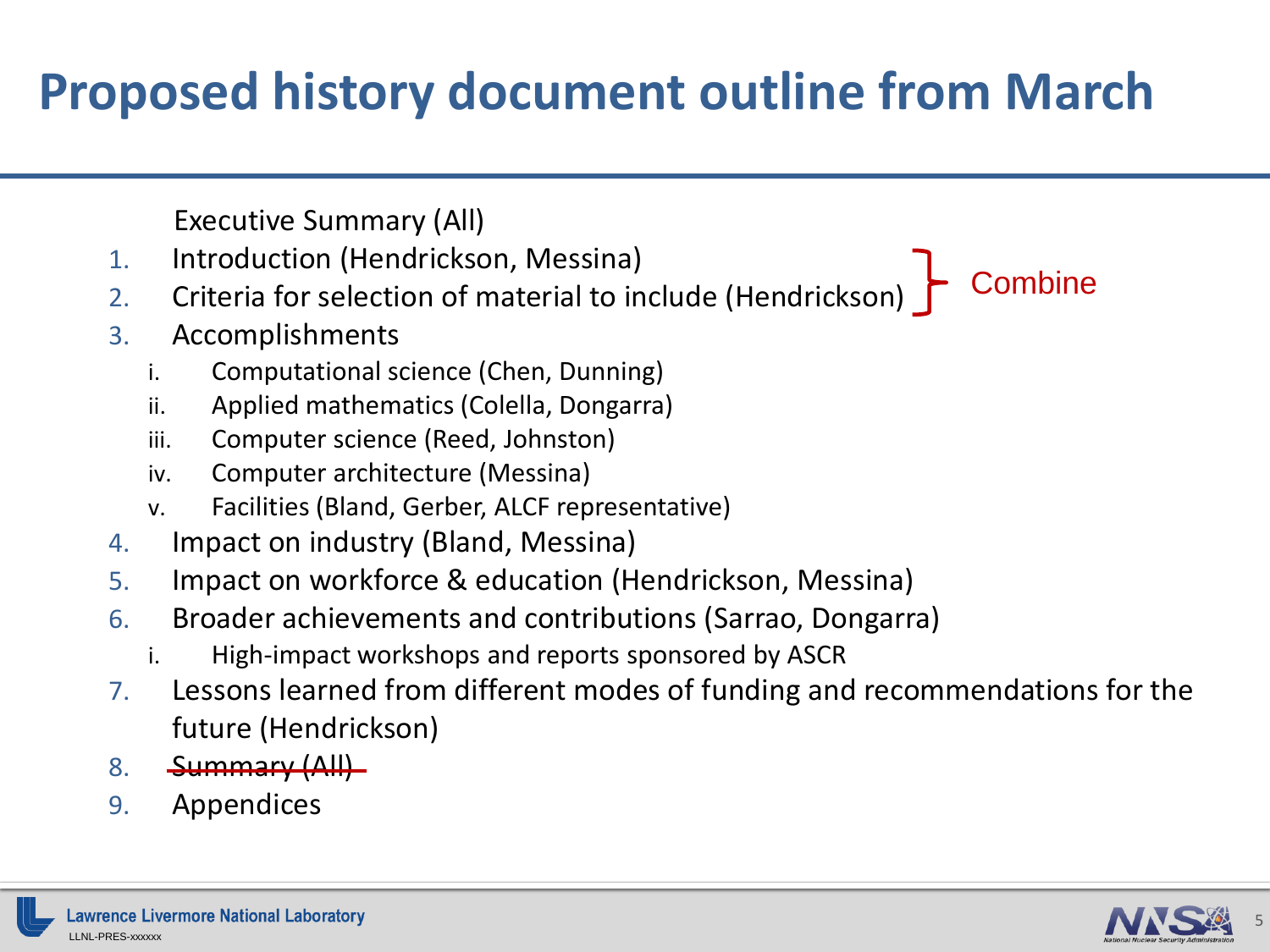## **Final history document outline w/ section owners**

Executive Summary (All)

- 1. Introduction & document description (Hendrickson)
- 2. Accomplishments
	- i. Computational science (Chen, Dunning, Sarrao)
	- ii. Applied mathematics (Colella, Dongarra)
	- iii. Computer science (Foster)
	- iv. Computer architecture (Vetter)
	- v. Facilities (Bland, Gerber, w/ Laura Wolf (ANL))
- 3. Impact on industry (Bashor)
- 4. Impact on workforce & education (Hendrickson)
- 5. Broader achievements and contributions (Sarrao, Dongarra)
	- i. High-impact workshops and reports sponsored by ASCR
- 6. Lessons learned and recommendations for the future (Hendrickson)
- 7. Appendices
	- i. Charge letter
	- ii. Contributors

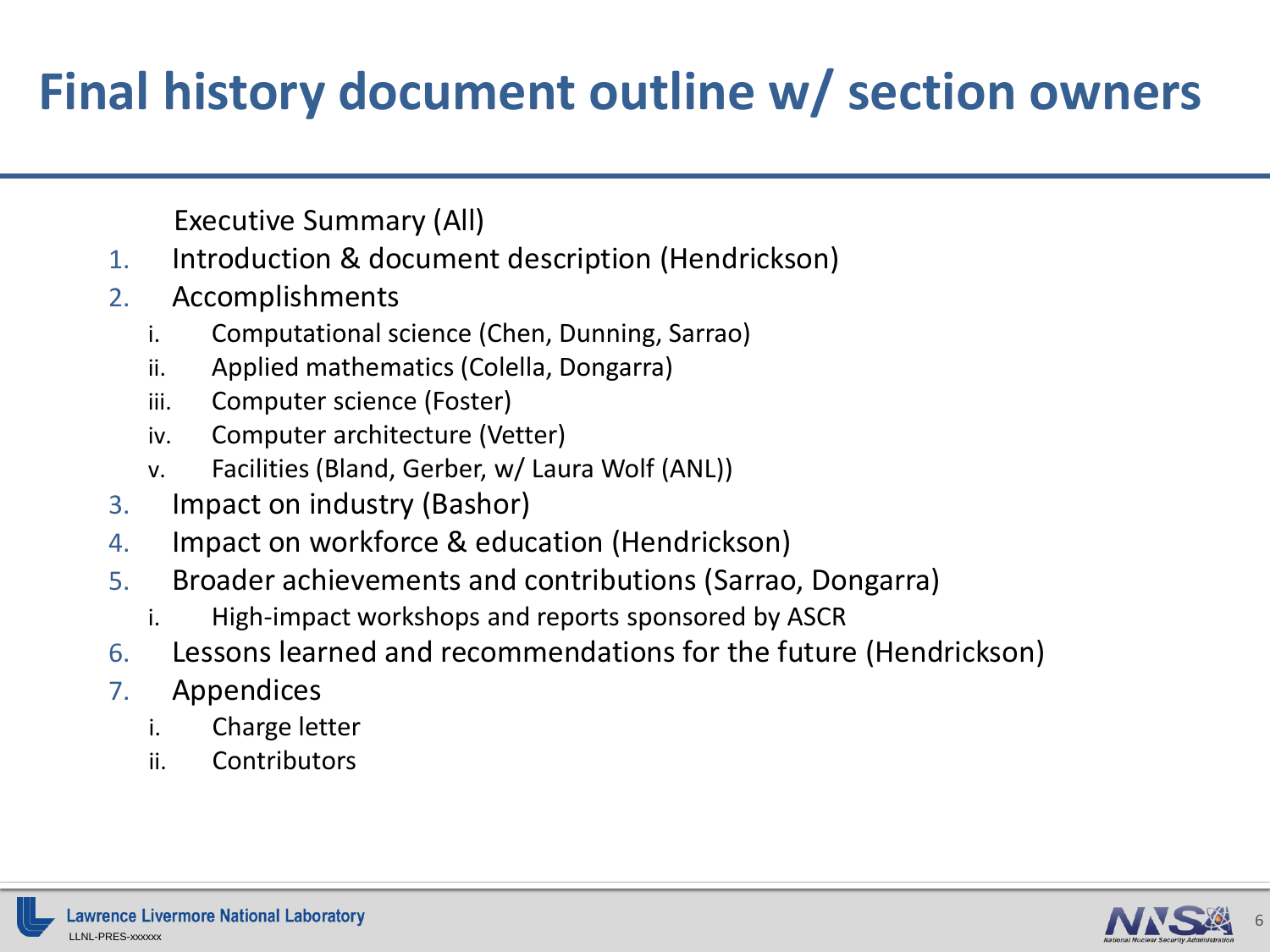## **Accessible, impact-centric document**

- Structured around exemplar impact stories, 3-4 pages each
	- Bill Cannon is overseeing the writing of this document
	- Articles written by professional tech writers
	- "Shepherd" from committee for each article
- Current set includes:
	- Delivering on the promise of computational science (Dunning, Sarrao)
	- Mathematics is the critical enabler (Colella)
	- To out-compute is to out-compete (Bashor)
	- Connectivity changes everything (Johnston)
	- Petaflops for the people (Gerber)
	- When decisions matter (Hendrickson)
	- Knowledge from data (Foster)
	- Developing the nation's computing workforce (Bashor)
	- Rules of the road for HPC (Vetter)
- **Are we missing any key stories?**

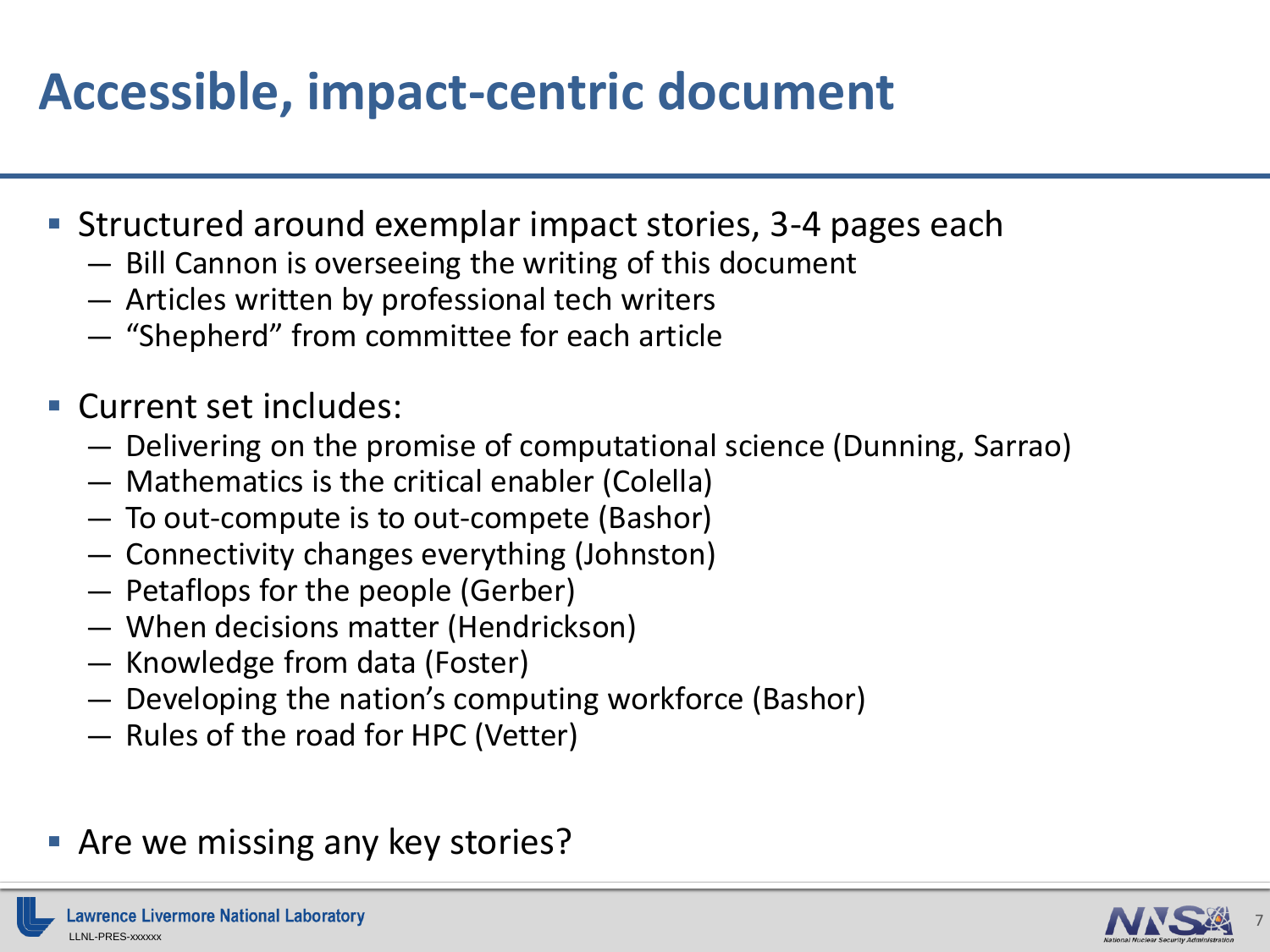# **Selected highlights**

- Prehistory dates back to creation of math & computing program in late 50s. Encouraged by von Neumann.
- Foundational role in envisioning & navigating transition to massive parallelism
- Critical role in enabling the internet particularly congestion control
- Facilities model is the gold-standard for the international community
- Recurring cycle of new computers enabling faster science opening new math and CS research questions
- Creation of distributed computing to enable collaborations and scientific data management
- Combination is greater that sum of its parts. Creation of field of computational science. Intimate partnership with other SC offices (e.g. SciDAC)

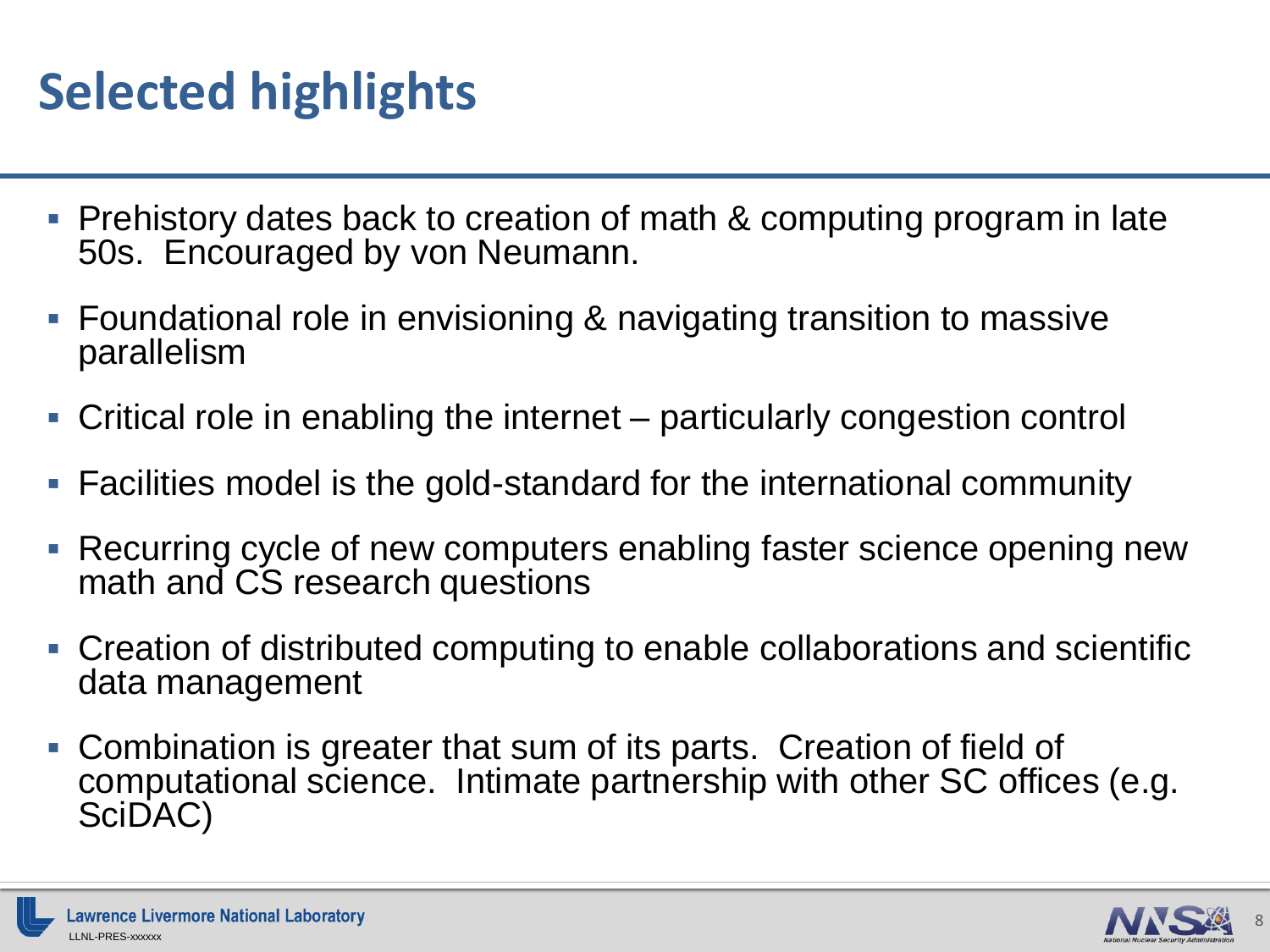### **High-level lessons**

- 1. A compelling and consistent vision can drive scientific revolutions
- 2. Diverse funding models are required for diverse and impactful outcomes
- 3. Workforce investments have been critical
- 4. Partnerships are essential
- 5. Testbeds and platform access funding models are important

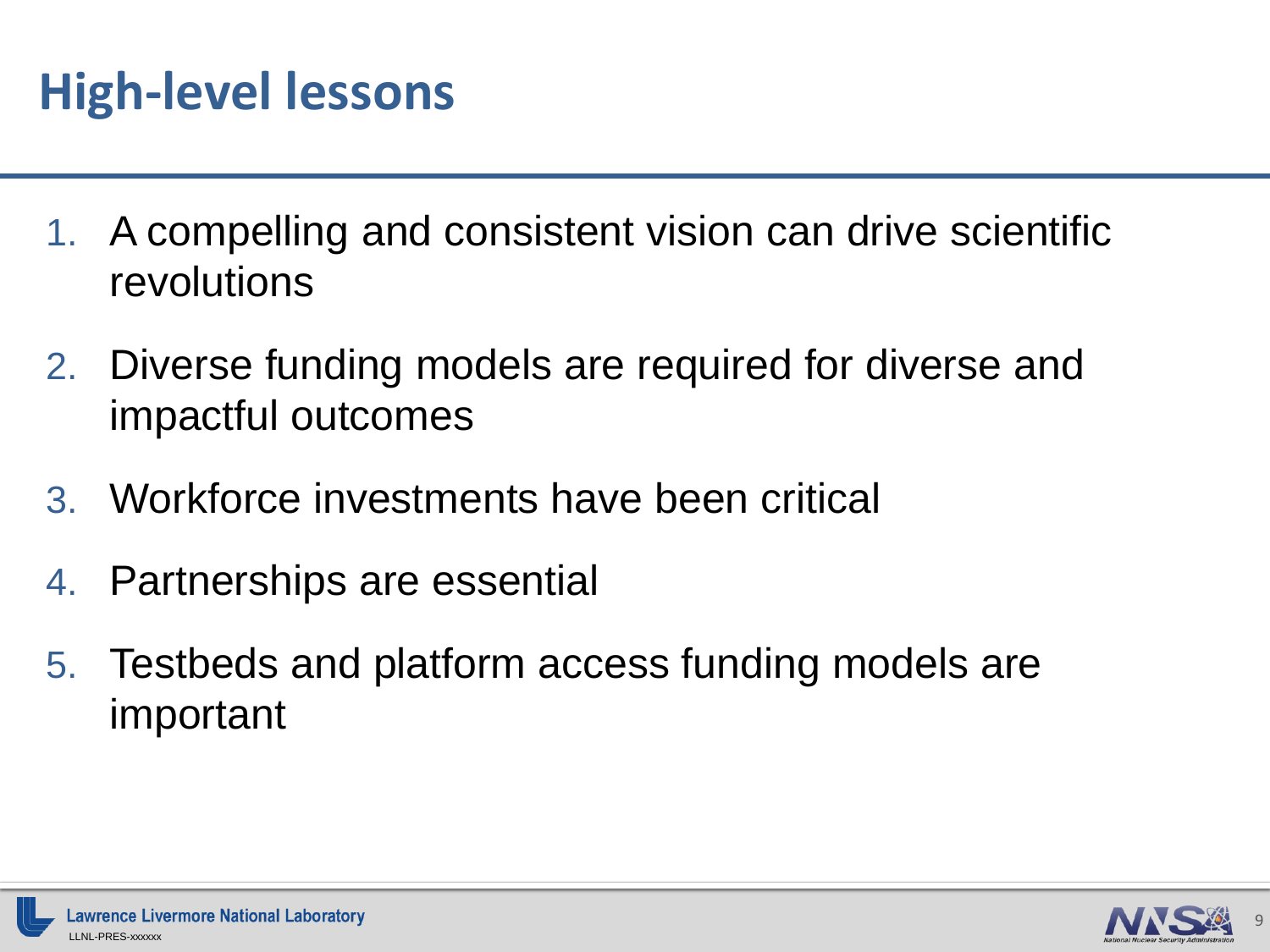# **Challenges in the coming years**

- 1. Technology disruptions are inevitable
- 2. Funding balance is essential for sustained impact
- 3. Software support model is needed to preserve investments
- 4. Broader partnerships will be required
- 5. A sought-after workforce will complicate staffing

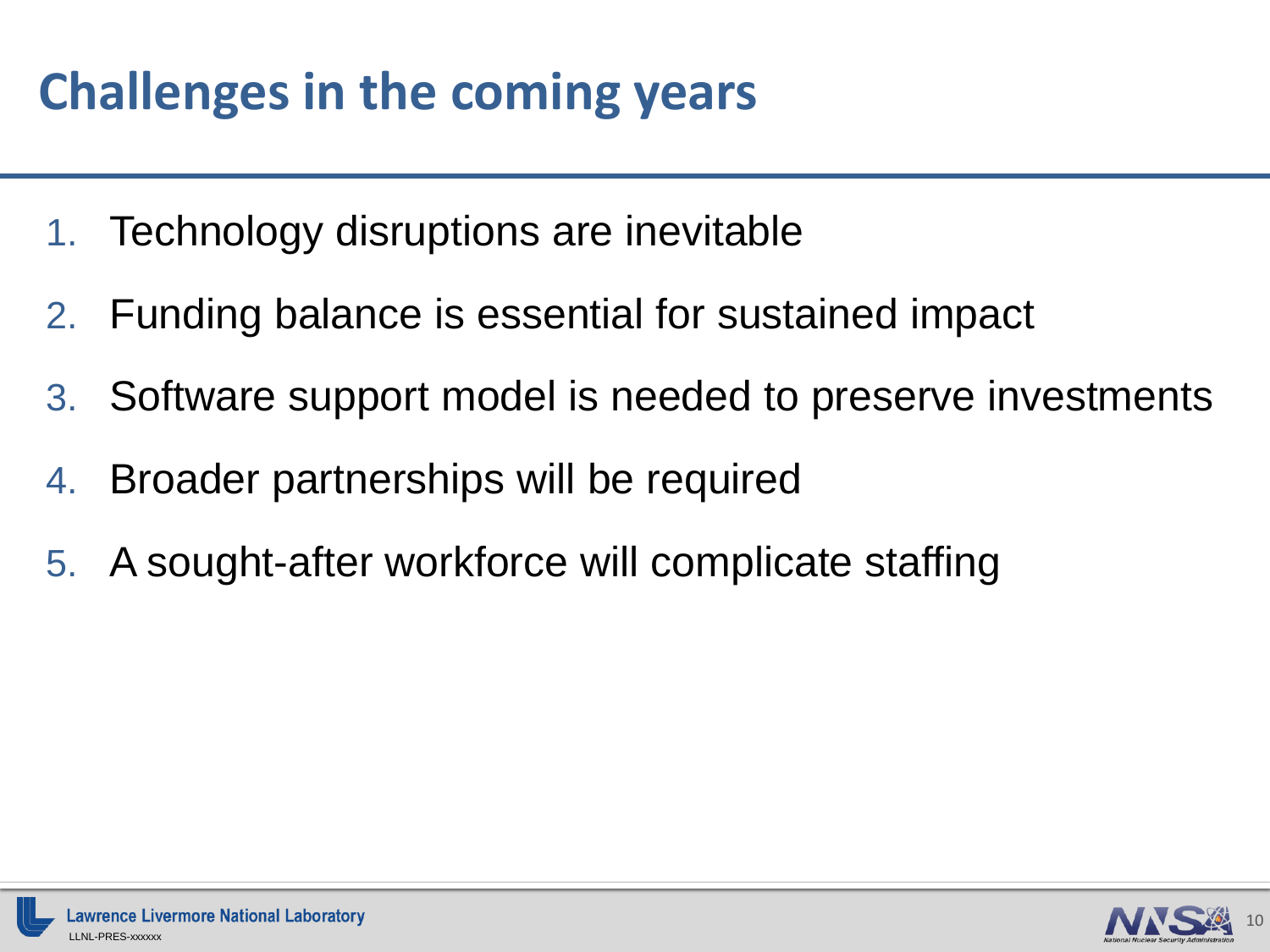### **Anticipated timeline**

- Next two months:
	- Gather input and update documents accordingly
	- Gather appropriate imagery
	- Begin preparing layout of shorter, accessible document
- By end of calendar year:
	- Accessible document final version under review
	- Detailed document writing complete, layout underway

We will update status at next ASCAC meeting

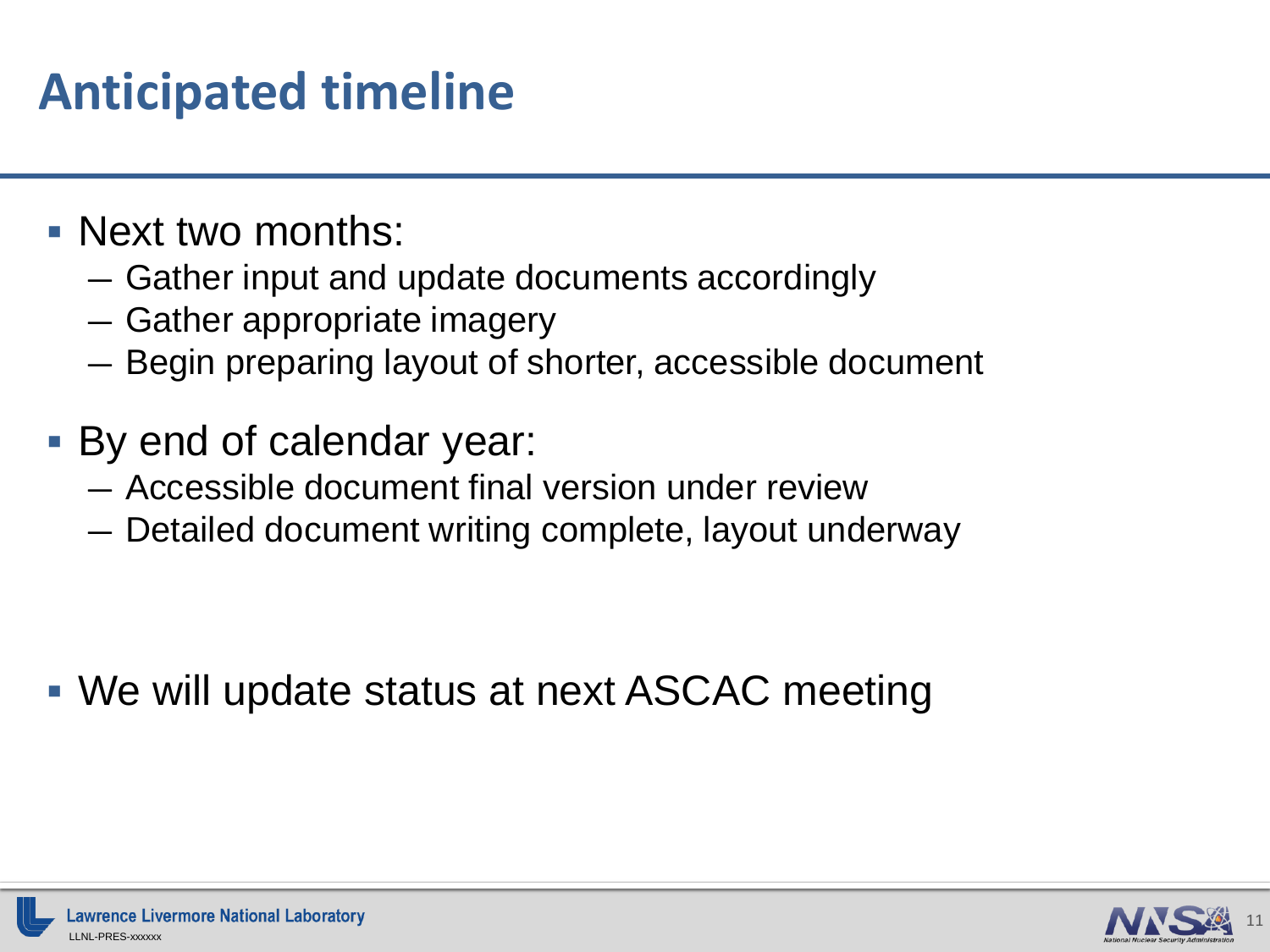



**Lawrence Livermore National Laboratory** LLNL-PRES-xxxxxx